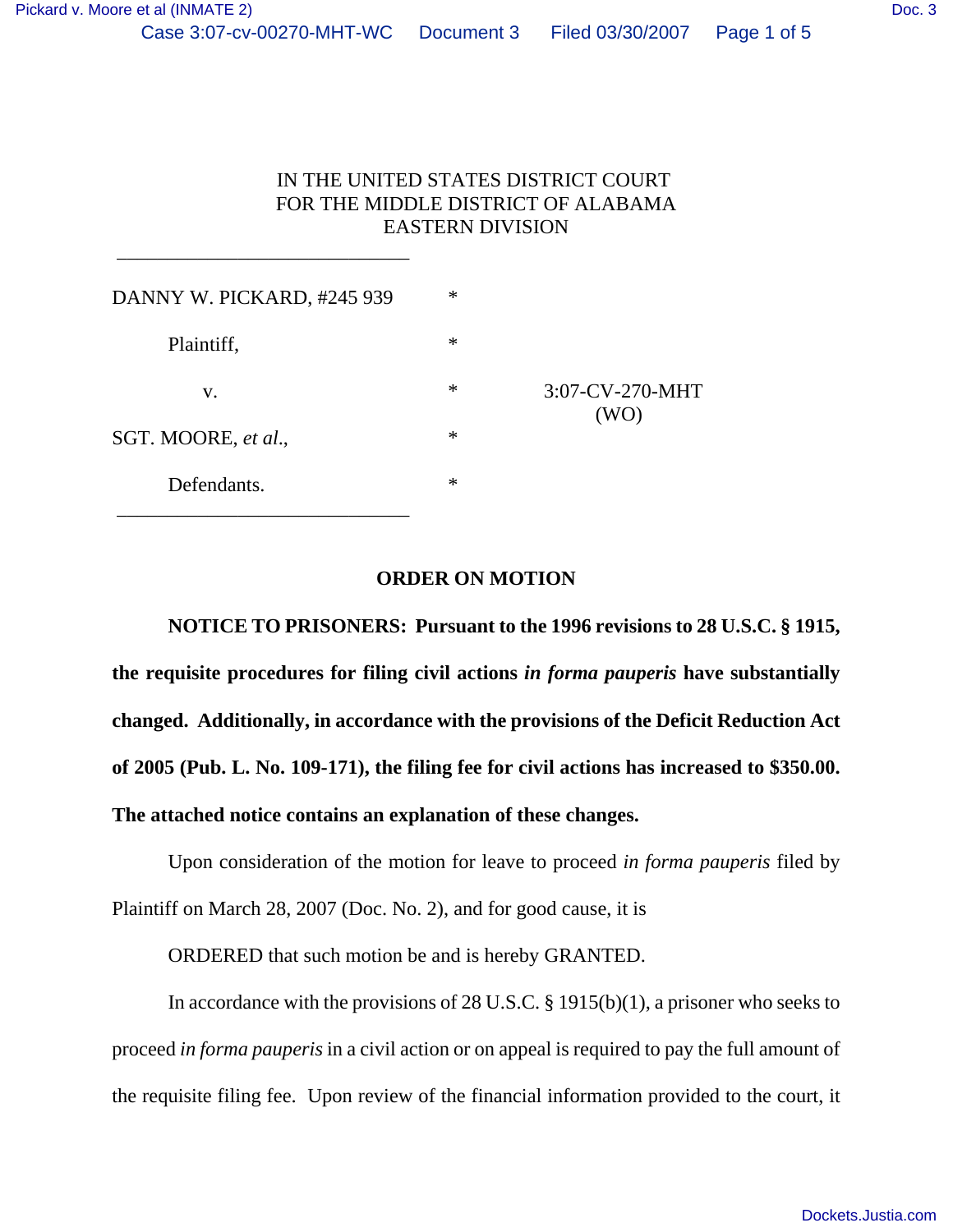appears that Plaintiff lacks the requisite funds in his prison account for this court to require payment of either the entire filing fee or an initial partial filing fee. However, under the provisions of 28 U.S.C. § 1915(b)(1), this court must "assess and, when funds exist, collect" the \$350.00 filing fee from monies available to Plaintiff. In light of the foregoing and in accordance with the provisions of 28 U.S.C. § 1915(b)(2), it is further

#### ORDERED that:

1. Plaintiff shall make monthly payments of 20 percent of each preceding month's income credited to his account as payments towards the \$350.00 filing fee; and

2. Those persons having custody of Plaintiff shall forward the above described payments from Plaintiff's account to the clerk of this court each time the amount in his account exceeds \$10.00 until the \$350.00 filing fee is paid in full. *Id.* 

To aid Plaintiff and those persons having custody of Plaintiff in complying with the requirements of this order, the clerk is DIRECTED to furnish a copy of this order to the inmate account clerk at the Russell County Jail.

Plaintiff is advised that if this case is dismissed for any reason he remains obligated to pay the \$350.00 filing fee. The filing fee will be collected from any funds which become available to Plaintiff and will be forwarded to this court by those persons having custody of Plaintiff pursuant to the directives contained in this order.

Additionally, Plaintiff is advised that if he files a notice of appeal he will likewise be required to pay the requisite appellate filing fee which is currently \$455.00. Thus, if at the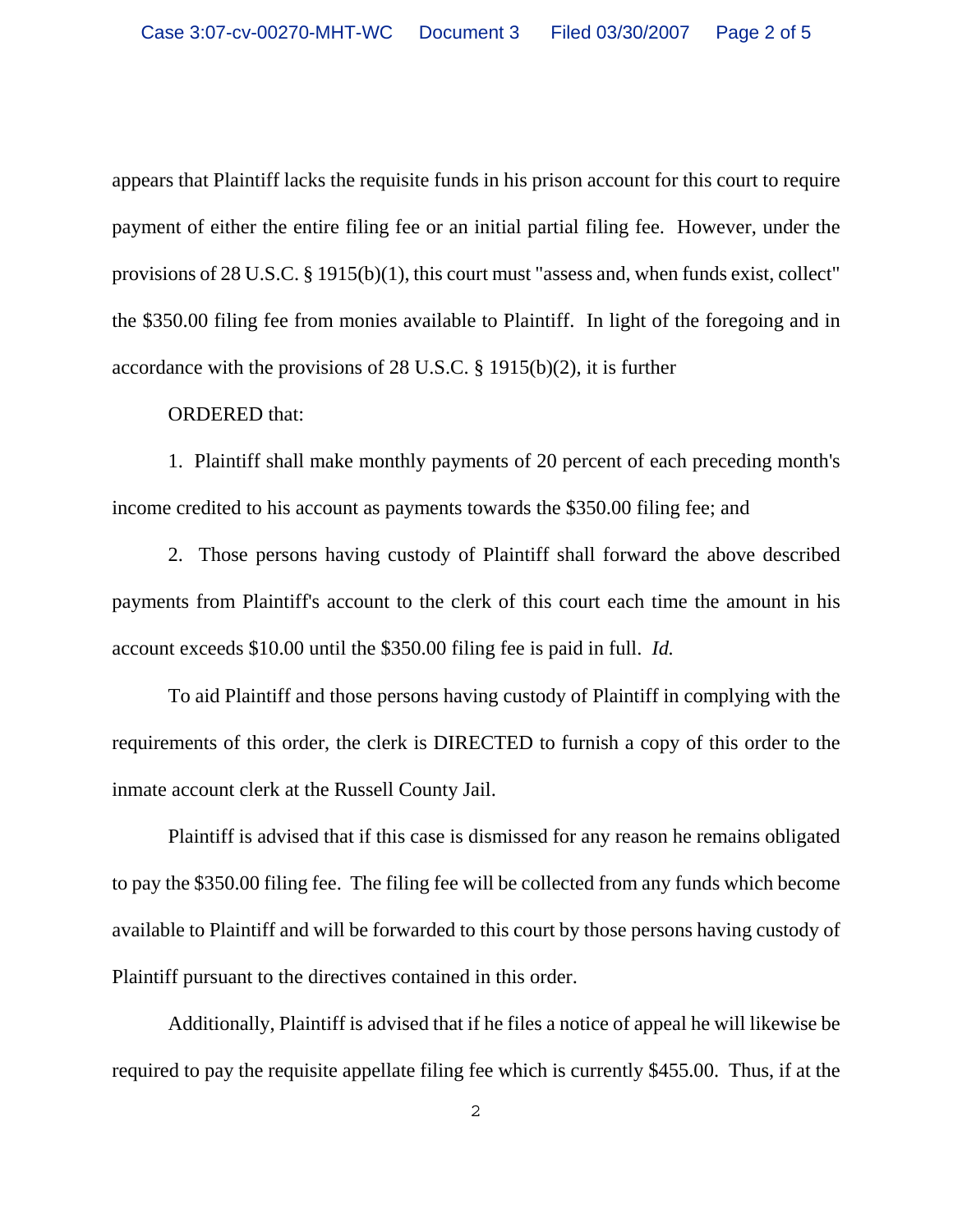time Plaintiff files a notice of appeal he has the necessary funds to pay the \$455.00 filing fee, he must submit such amount to the court with the notice of appeal. If the requisite funds are not available and Plaintiff seeks to proceed *in forma pauperis* on his appeal, he must complete an affidavit in support of such request and supply the court with a certified copy of his prison account statement for the 6-month period preceding the filing of the appeal. However, Plaintiff is informed that regardless of this court's determination on his *in forma pauperis* motion the entire appellate filing fee will be collected from those persons having custody of him from funds available in his prison account in a manner similar to that outlined in this order.

Done, this 30<sup>th</sup> day of March 2007.

 /s/ Wallace Capel, Jr. WALLACE CAPEL, JR. UNITED STATES MAGISTRATE JUDGE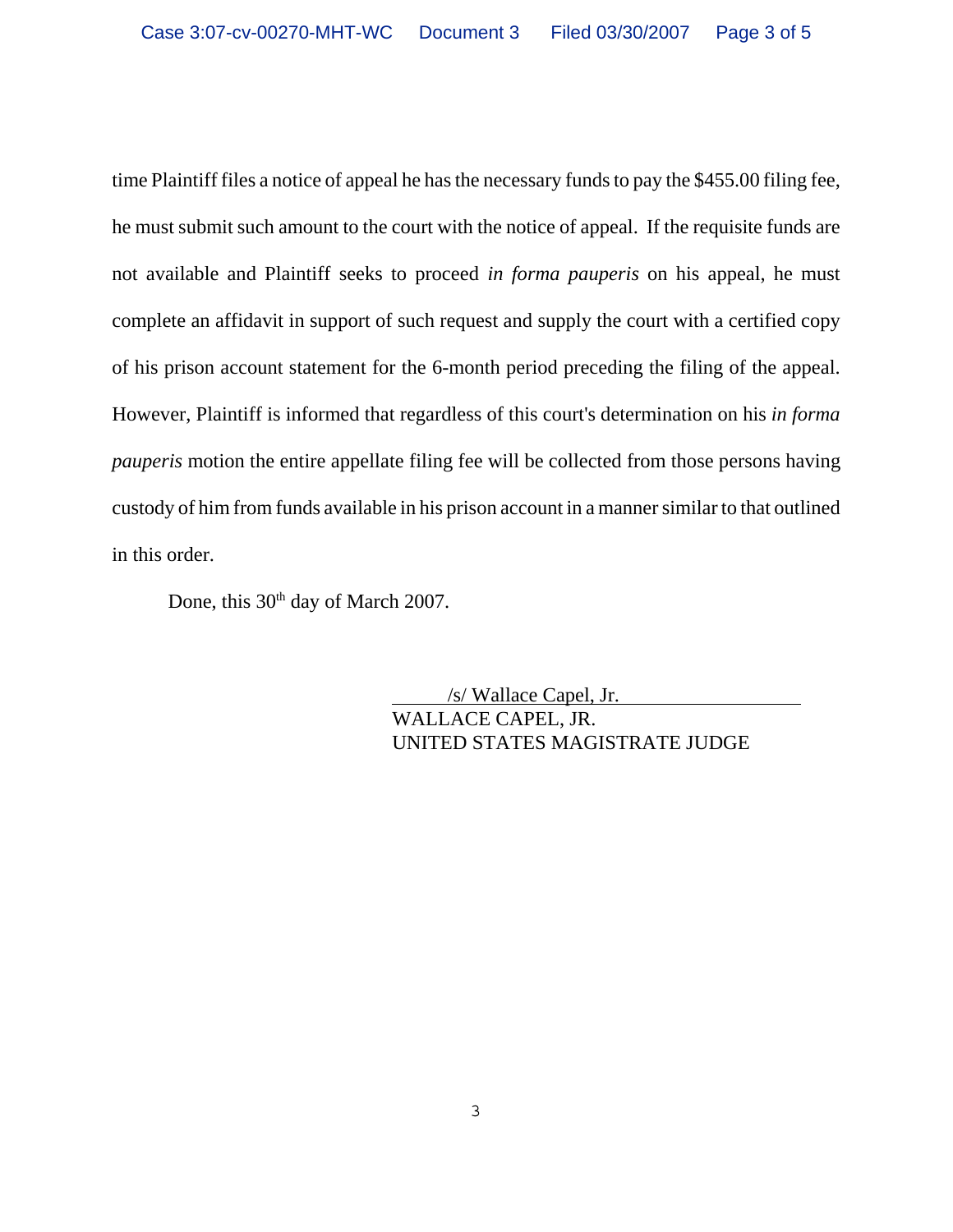### **NOTICE**

# INFORMATION TO PRISONERS SEEKING LEAVE TO PROCEED *IN FORMA PAUPERIS* PURSUANT TO 28 U.S.C. § 1915 IN CIVIL ACTIONS BEFORE ANY FEDERAL COURT

**In accordance with 1996 amendments to the** *in forma pauperis* **(IFP) statute governing civil actions in federal court, as a prisoner you will be obligated to pay the full filing fee of \$350.00 for a civil action**. **If you later file an appeal, the filing fee for the appeal is \$455.00 and you will likewise be responsible for payment of such fee. Thus, if at the time you file your action you have the funds available to pay the requisite filing fee, you must send such amount to the court with your complaint or notice of appeal and, if appropriate, your IFP application.** 

If you do not have enough money to pay the full filing fee when your action is filed, you can file the action without prepayment of the filing fee. However, the court will assess and, when funds exist, collect an initial partial filing fee. The initial partial filing fee will be equal to 20 percent of the average monthly deposits to your prison or jail account for the six months immediately preceding the filing of the lawsuit, or 20 percent of the average monthly balance in your prison or jail account for that same six month period, whichever is greater. The court will order that you make the initial partial filing fee out of your prison or jail account or any other funds you have indicated are available to you. **If you fail to submit the initial partial filing fee, your case will be dismissed and the full amount of the filing fee will be collected from those persons having custody of you**.

After the initial partial filing fee has been paid, you will be responsible for paying the balance of the filing fee. To fulfill your obligation for payment of the full filing fee, each month you will owe 20 percent of your preceding month's income toward the balance on the filing fee. Pursuant to an order of the court, the agency that has custody of you will collect that money and send payments to the court any time the amount in the account exceeds \$10.00. **You are advised that the balance of the filing fee will be collected even if the action is subsequently dismissed for any reason, summary judgment is granted against you, or you fail to prevail at trial.** 

In order to proceed with an action or appeal *in forma pauperis* you must complete the affidavit in support of your request to proceed *in forma pauperis* and supply the court with a certified copy of your prisoner account statement for the 6-month period preceding the filing of the complaint or notice of appeal and return it to the court with your cause of action. If you submit an incomplete form or do not submit a prison or jail account statement with the